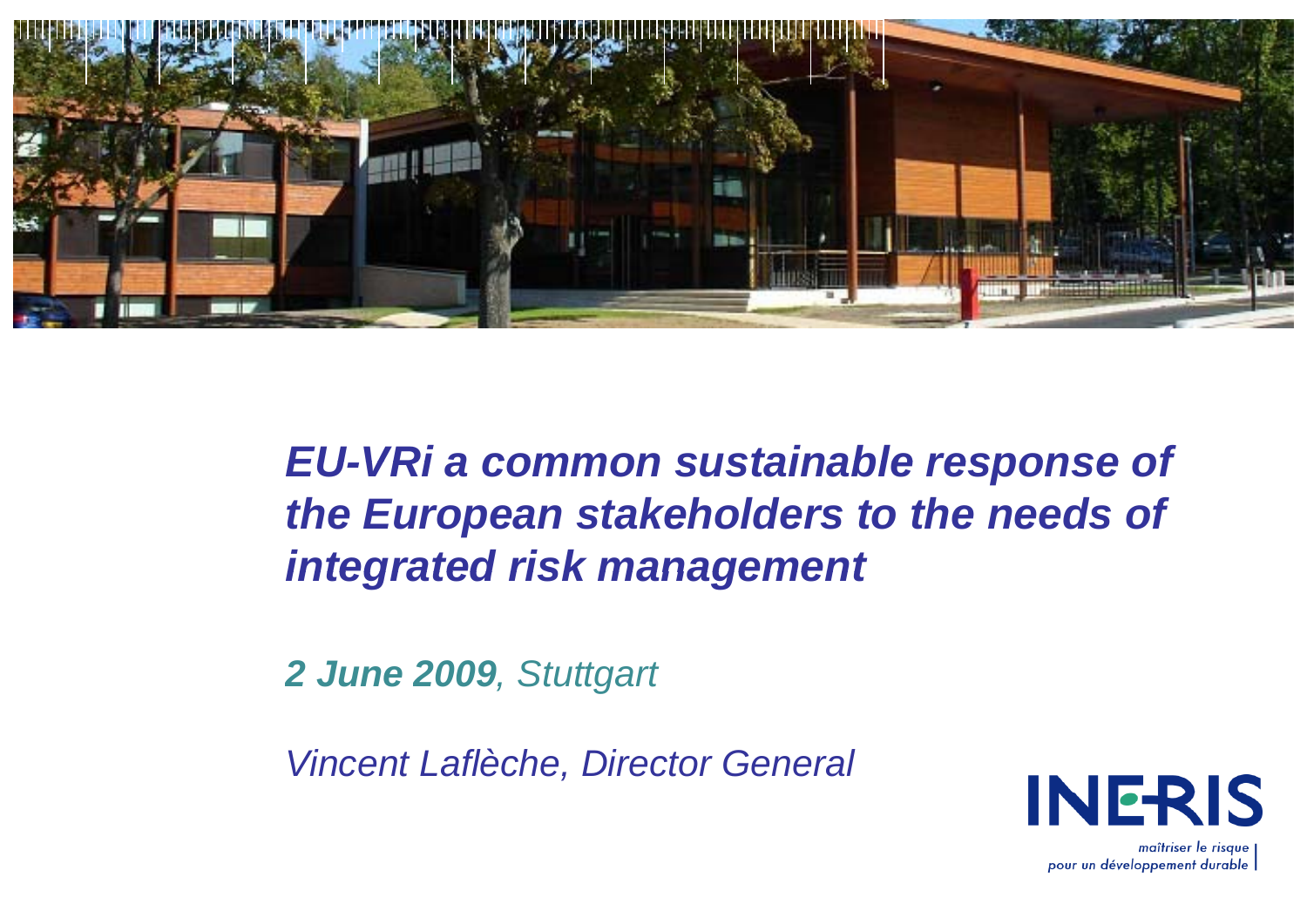## Achieving *sustainable development* objectives requires innovation and new technologies



**Inquiry**: Public bodies 137 / Large companies 220 / SMEs 240 May - July 2006



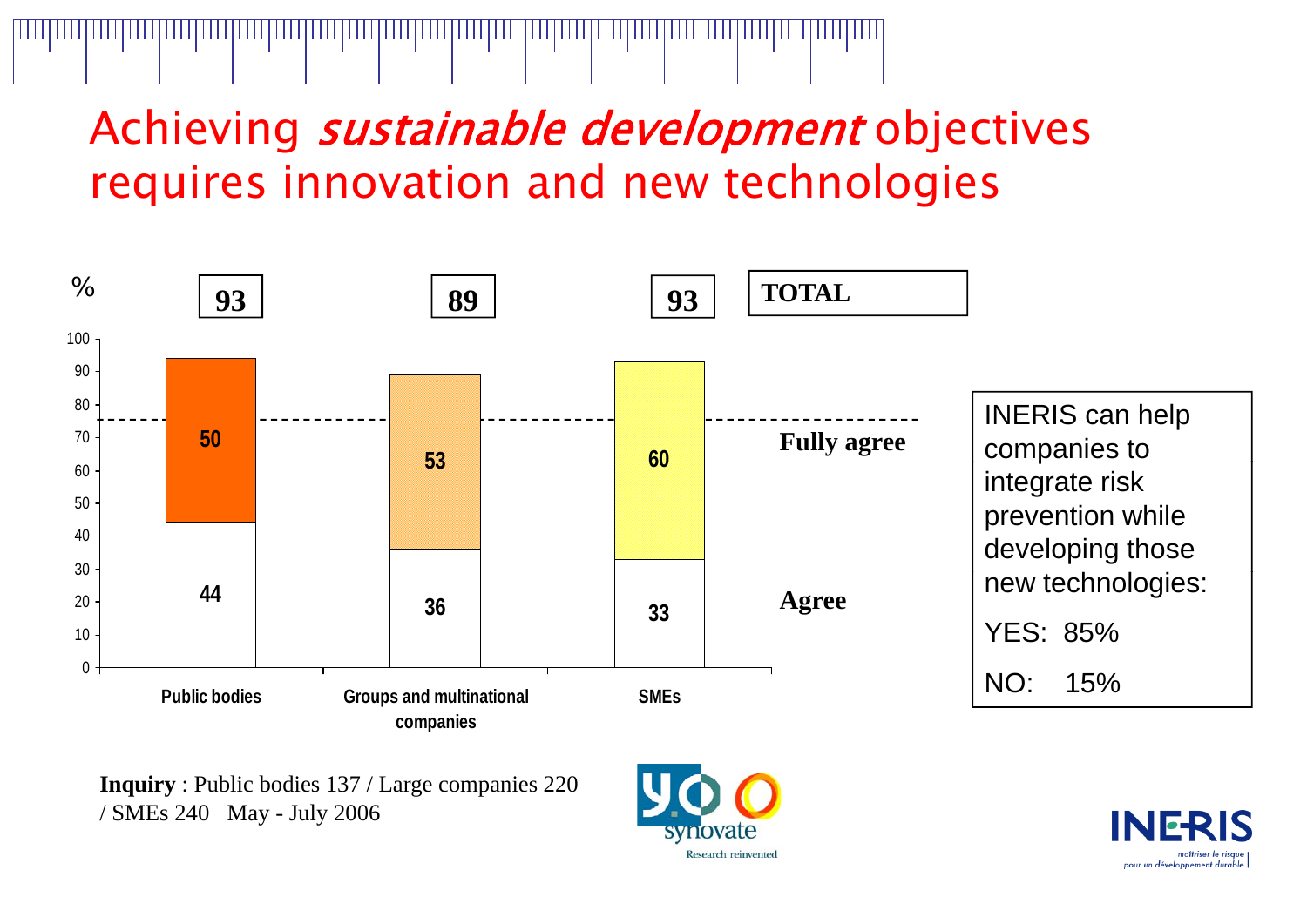1111 | 1111 | 1111 | 1111 | 1111 | 1111 | 1111 | 1111 | 1111 | 1111 | 1111

INERISControlling risk forsustainable development



Prevention of industrial and technological risks.

Prevention of risks associated with chemical substances.









Participation in the development, dissemination and sharing of best **NF-RIS** technologies and best practices.pour un développement durabl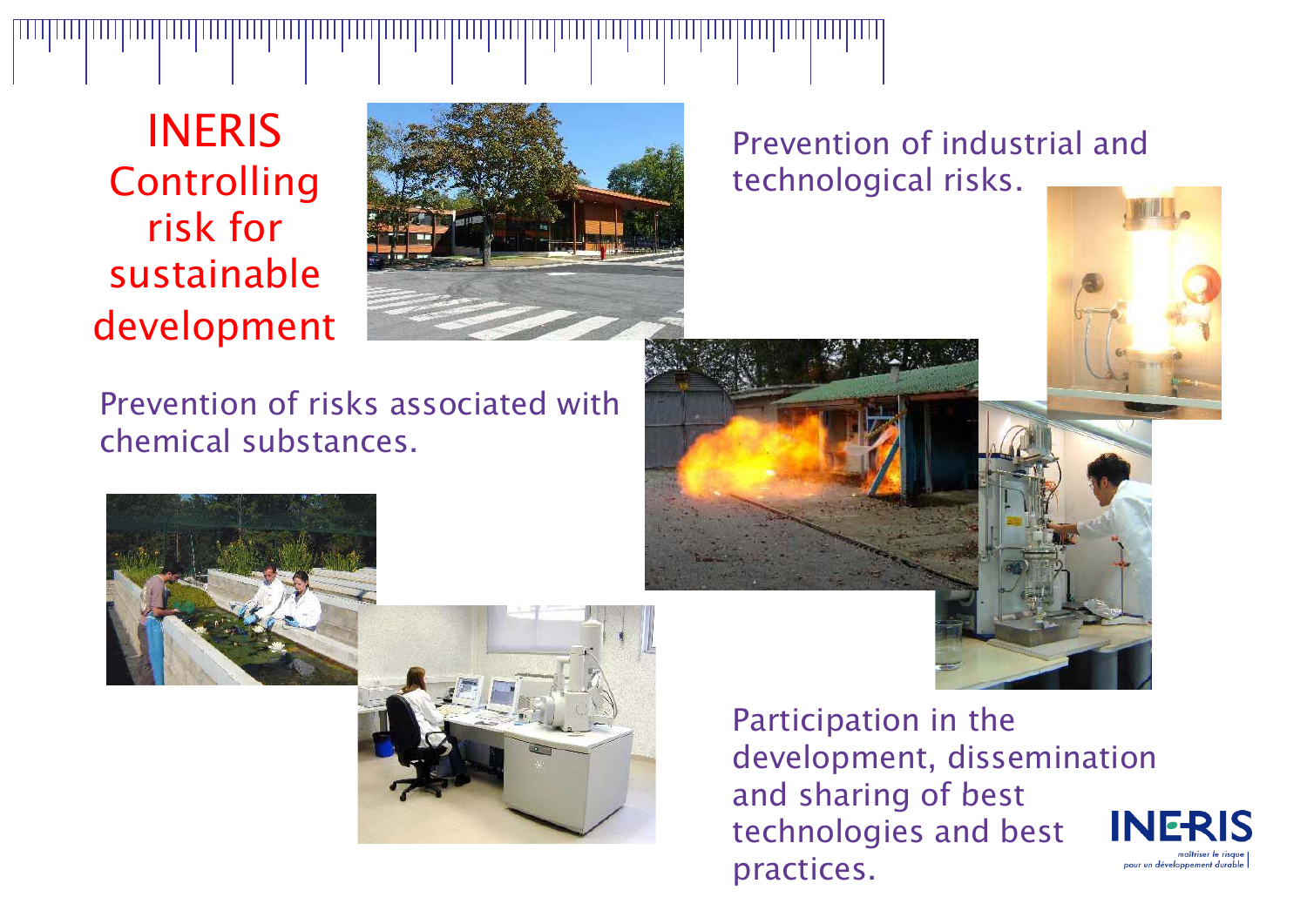## Global challenges…

Global risks in the 2008 &2009 World Economic Forum (WEF) Reports include resource challenges and sustainability, with the following observations:

<u>Acceleration of urbanisation</u>: currently half of the world's population lives in cities, a trend which places greater pressure on energy resources and is linked with climate change, as well as new risks related to the construction of underground infrastructures;

Continued population growth (expected to peak at 9 billion in 2050 compared to 6.6 billion in 2006): this increases the demand for land and water. Intensive agricultural methods put pressure on water resources, which in many parts of the world are already scarce and forecasted to decline even further due to climate change.

Close relationship between the demand for energy and water: searches for 'cleaner' alternatives to oil and coal drive us towards more water-intensive energy paths. Water supply depends on energy for pumping, treatment, distribution, heating and waste treatment.

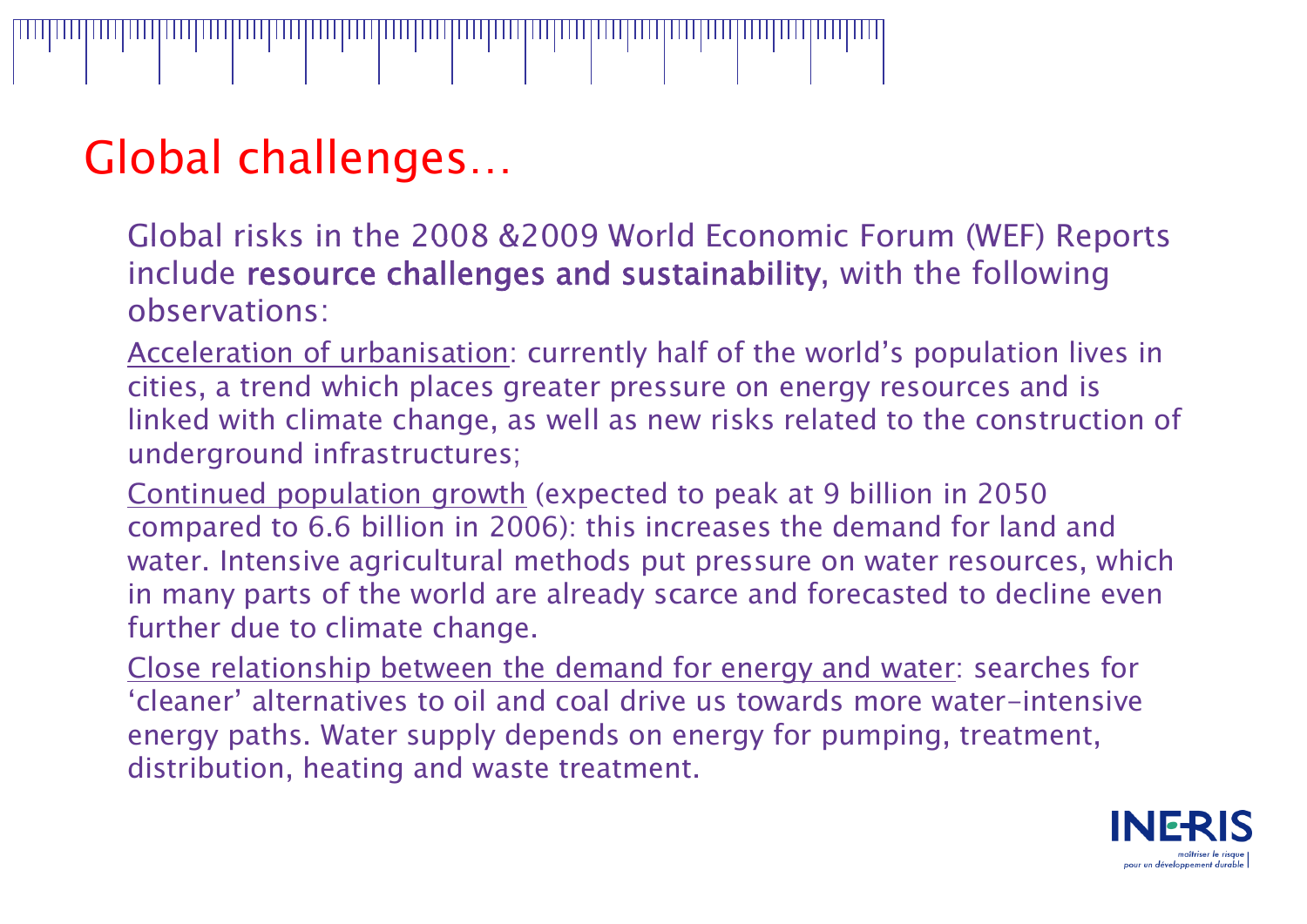Global challenges… need innovative solutions

•

11 | 11 | 11 | 11 | 11 | 11 | 11 | 11 | 11 | 11 | 11 | 11 | 11 | 11 | 11 | 11 | 11 | 11 | 11 | 11 | 11 | 11 | 11 | 11 | 11 | 11

## Innovation from the Industry for the Society

- • New technologies a the frontier of the knowledge
- • Lack of data, uncertainty
- Responsible behaviour such as Responsible Care
- •we comfort with him is a compliance with the comfort with hi the regulations and even more
- • Information andknowledge society
- • Wellness and g h expectation for safety & the environ.

- • Multi-disciplinary expertise
- • International expertise with various experience
- • Development of goal-oriented regulations
- • With strong standards or guidance documents
- • Structured riskgovernance
- • Involvement of the civil society in the risk management debate

pour un développement durable